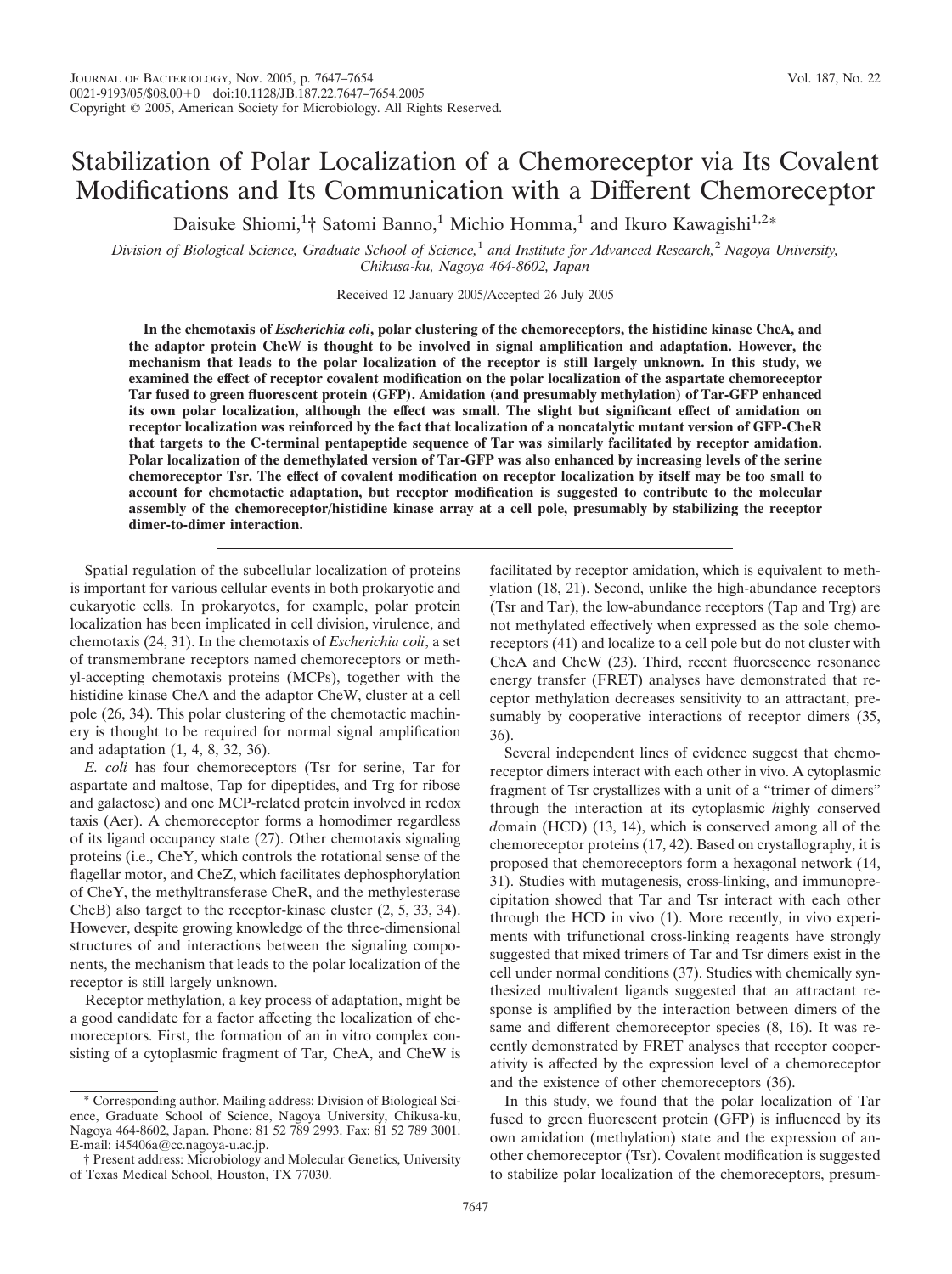ably through interdimer interactions. The greater tendency of amidated forms of the receptors to localize to the cell pole may be critical in biogenesis of the polar clusters and may provide an explanation for why the receptors are initially translated in the half-amidated forms rather than the nonmodified (all-glutamate) forms.

### **MATERIALS AND METHODS**

**Bacterial strains and plasmids.** All strains used in this study are derivative of *E. coli* K-12. Strain RP437 is wild type for chemotaxis (29). Strains HCB339 (39), HCB436 (40), and HCB437 (40) lack all four chemoreceptors (MCPs). In addition, strain HCB436 lacks CheB and CheR and strain HCB437 lacks all of the Che proteins. Strain AW518 lacks Tsr (15).

The vector plasmids pBAD24 (carrying the ampicillin resistance gene [Ap<sup>r</sup>]) and pBAD33 (carrying the chloramphenicol resistance gene [Cm<sup>r</sup>]) (9) carry the *araBAD* promoter and the *araC* gene, which encodes the positive and negative regulator of the *araBAD* promoter. Plasmid pEGFP, which encodes enhanced GFP, and plasmid pTrcHisB, which carries the *trc* promoter, the *lacI*<sup>q</sup> gene, and the *bla* gene, were purchased from Clontech and Invitrogen, respectively.

The pBAD24-based plasmid pDS223 carries GFP-CheR-D154A (33). The methylation sites of Tar-QEQE on pLC113 plasmids were mutagenized to yield pDS1000 (Tar-EEEE) and pDS1014 (Tar-QQQQ), respectively.

**Construction of the plasmids encoding Tar-GFP.** The PstI-HindIII fragment of pDS1020, carrying the gene for Tar-QEQE-GFP placed downstream of the *trc* promoter (10), was cloned into the PstI-HindIII sites of pHS401 (H. Sakamoto and I. Kawagishi, unpublished), carrying the gene for Tar placed downstream of the *araBAD* promoter, to yield the plasmid encoding Tar-QEQE-GFP under the control of the *araBAD* promoter (named pDS1030). The NdeI-PvuII fragments of pDS1000 (encoding Tar-EEEE) and pDS1014 (encoding Tar-QQQQ) were cloned between the corresponding sites of pDS1030 to yield the plasmids encoding Tar-EEEE-GFP (named pDS1031) and Tar-QQQQ-GFP (named pDS1032), respectively. The PstI-HindIII fragments of pDS1031 and pDS1032 were cloned into the corresponding region of pDS1020 to yield the plasmids encoding Tar-EEEE-GFP (named pDS1021) and Tar-QQQQ-GFP (named pDS1022) under the control of the *trc* promoter, respectively.

**Immunoblotting.** Receptor methylation and expression levels of proteins were monitored by immunoblotting as described previously (28) with anti-Tsr serum (11), which cross-reacts with Tar, or anti-GFP antibody (Molecular Probes). The first antibodies were detected with alkaline phosphatase-conjugated anti-rabbit immunoglobulin G (Vector Laboratories) or horseradish peroxidase-conjugated anti-rabbit immunoglobulin G (New England BioLabs).

**Fluorescence microscopy.** Observations of fluorescence of Tar-GFP or GFP-CheR were carried out essentially as described previously (2, 33). The culture conditions were similar to those used for the immunoblotting analyses. Cells were harvested, washed twice with MLM (10 mM potassium phosphate buffer [pH 7.0], 0.1 mM EDTA, 10 mM DL-lactate, 0.1 mM methionine), and resuspended in MLM medium. In order to examine the effects of Tsr on the localization of Tar-GFP, HCB436 (CheA<sup>+</sup> CheW<sup>+</sup>) cells were transformed with plasmid pDS1021 (encoding Tar-EEEE-GFP) and then further transformed with plasmid pBAD33 or pOH351 (tsr<sup>+</sup>; Motohiro Homma and Ikuro Kawagishi, unpublished results). The transformants were grown in TG medium (1% tryptone,  $0.5\%$  NaCl,  $0.5\%$  [wt/vol] glycerol) supplemented with 50  $\mu$ g/ml ampicillin and 25 µg/ml chloramphenicol with vigorous shaking at 30°C. After 3 h, various concentrations of arabinose (for expression of Tsr) were added to the cultures. Cells were grown further for 0.5 h, harvested, washed twice with MLM, and resuspended in MLM medium. Small aliquots of the cell suspensions were spotted onto glass slides coated with 0.5% agarose and were observed under an inverted fluorescence microscope IX70 (Olympus). The images were recorded and processed by using cooled charge-coupled-device camera CoolNAP-FX/OL (Roper) and the software Meta Morph version 5.0r4 (Roper).

### **RESULTS**

**Construction and characterization of Tar-GFP.** To investigate factors which affect the polar localization of the chemoreceptor (MCP), we first tested the effect of methylation states of the aspartate chemoreceptor (Tar) on its own polar localization. Nascent Tar has four potential methylation sites: Q295, E302, Q309, and E491, collectively referred to as QEQE



FIG. 1. Construction and characterization of Tar-GFP. (A) Schematic illustration of Tar-GFP. Open circles indicate four methylation sites (Q295, E302, Q309, and E491). Filled and shaded boxes represent two transmembrane domains (TM1 and TM2) of Tar and GFP, respectively. (B) Swarming abilities of cells expressing Tar-QEQE-GFP. AW518 (*tsr*) was used as a control. Shown is the swarming of HCB339  $(\Delta MCP)$  cells carrying control vector or the plasmid encoding Tar-QEQE-GFP. Cells were inoculated onto a semisolid agar plate (0.3%) and incubated at 30°C for 12 h. (C) Expression levels of Tar-GFPs in strains HCB436 ( $\triangle MCP$  CheA<sup>+</sup> CheW<sup>+</sup>) and HCB437 ( $\triangle MCP$ CheA<sup>-</sup> CheW<sup>-</sup>). E, Tar-EEEE-GFP; QE, Tar-QEQE-GFP; Q, Tar-QQQQ-GFP.

(Fig. 1A). The two glutamine residues (Q) are deamidated by CheB to become methylatable glutamate residues (E). A glutamine residue mimics methylated glutamate residue (Em) (3, 6), and therefore Tar-QQQQ represents the fully methylated form of Tar. To examine the effect of receptor methylation, we therefore introduced the EEEE and QQQQ configurations into Tar-GFP. In the swarm assay using tryptone semisolid agar (0.3%), HCB339 ( $\triangle MCP$ ) cells expressing the Tar-QEQE-GFP protein (10) formed a swarm ring (Fig. 1B). Although the level of functionality cannot be quantified from these plates, HCB339 cells expressing the GFP fusion protein swarmed only slightly slower than those expressing the intact Tar protein (data not shown), indicating that the GFP construct retains essential receptor function. All of the Tar-GFP proteins were expressed in strains HCB436 ( $\triangle MCP \triangle CheRB$ ; hereafter referred to as  $CheA<sup>+</sup> CheW<sup>+</sup>$ ) and HCB437 ( $\triangle MCP$  $\Delta$ CheAWRBZY; hereafter referred to as CheA<sup>-</sup> CheW<sup>-</sup>). Immunoblotting analyses revealed that their expression levels were comparable (Fig. 1C) and did not exceed the total amount of chromosome-encoded Tar and Tsr (data not shown).

**Effect of covalent modification on polar localization of Tar-GFP.** Tar-QEQE-GFP localized to cell poles in the presence of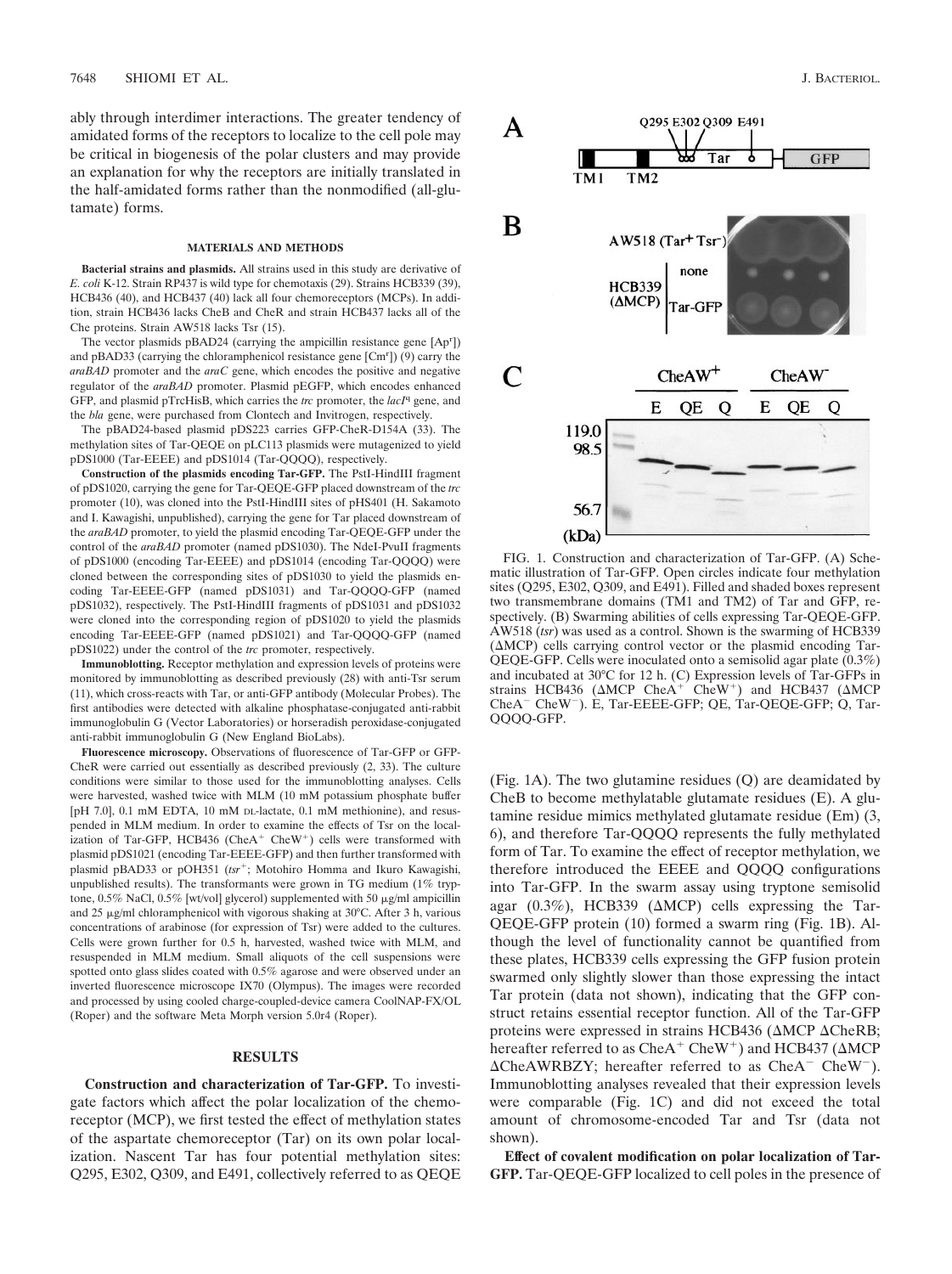

FIG. 2. Effect of covalent modification of localization of Tar-GFP. Shown are the subcellular localizations of the variously amidated versions of Tar-GFP in strains HCB436 ( $\triangle MCP$  CheA<sup>+</sup> CheW<sup>+</sup>; upper) and HCB437 ( $\triangle MCP$  CheA<sup>-</sup> CheW<sup>-</sup>; lower). EEEE, Tar-EEEE-GFP (left); QEQE, Tar-QEQE-GFP (middle); QQQQ, Tar-QQQQ-GFP (right).

CheA and CheW, but the extent of its polar localization was reduced substantially in the absence of CheA and CheW (10) (Fig. 2). Microscopic observation detected no obvious difference in the localization among the variously amidated versions of Tar-GFP in the Che $A^+$  CheW<sup>+</sup> background (strain HCB436) (Fig. 2). By contrast, in the CheA $^-$ CheW $^-$ background (strain HCB437), Tar-QQQQ-GFP localized much more effectively to cell poles than Tar-EEEE-GFP (Fig. 2).

To quantify the effect of covalent modification on localization, images of cells were recorded, and the fluorescence intensity was quantitated by scanning the image in the direction of the major (length) and minor (width) axes for each cell (Fig. 3A). The maximum intensity of all scans was subsaturating and therefore quantifiable. The difference between the peak and the basal lines was defined as "intensity." Forty HCB437 (CheA<sup>-</sup> CheW<sup>-</sup>) or HCB436 (CheA<sup>+</sup> CheW<sup>+</sup>) cells expressing either the EEEE or QQQQ version of Tar-GFP were examined, and the results are presented in histograms (Fig.  $3B$ ). In the CheA<sup>-</sup> CheW<sup>-</sup> strain, the QQQQ version more effectively localized in the major axis than did the EEEE version. These quantitative results reinforce the qualitative observations made by eye as described above. Even in the CheA  $CheW<sup>+</sup> strain, the distribution of major-axis fluorescence in$ tensity of the amidated version was slightly but significantly shifted to the higher values (i.e., to the right in the histogram) compared with that of the demethylated/deamidated one (major axis), suggesting that the methylation (amidation) level of Tar influences its own subcellular localization even in the wildtype background.

**Effect of receptor covalent modification on polar localization of GFP-CheR.** Because the effect of covalent modification described above was subtle, especially in the presence of CheA and CheW, and localization of Tar-GFP does not exactly reflect that of Tar itself (2), we wanted to examine whether localization of the nonfusion chemoreceptor is also influenced

by its own methylation. Since CheR targets to the NWETF sequence (33) and there is no known regulation of this interaction, its localization should reflect that of the chemoreceptor. We therefore examined the effect of receptor methylation on localization of GFP-CheR. In this assay, we used a mutant version (D154A) of GFP-CheR that lacks enzymatic activity to alter the methylation state of the receptor (33); otherwise, the EEEE receptor would have been methylated. We previously showed that the mutation D154A does not impair a polar targeting of GFP-CheR (33). HCB436 cells (CheA<sup>+</sup> CheW<sup>+</sup>) that lack CheR and CheB as well as all four chemoreceptors were transformed first with a plasmid encoding Tar-EEEE (pDS1000) or Tar-QQQQ (pDS1014) and then with a plasmid encoding GFP-CheR-D154A. For each amidation state, more than 500 cells were observed, and the fraction of cells with polar fluorescent spots was scored. The observations were triplicated, and the average values of the polar fraction are shown with standard deviations in Fig. 4. GFP-CheR showed slightly but significantly more polar bias when coexpressed with the QQQQ receptor than with the EEEE receptor (Fig. 4), supporting the notion that receptor methylation affects polar localization of the receptor itself.

**Communication between two different chemoreceptors.** It has been reported that dimers of the same or different chemoreceptor species interact with each other (1, 8, 16). This prompted us to examine whether the interaction between different chemoreceptor dimers in vivo is also involved in their polar localization. HCB436 (Che $A^+$  CheW<sup>+</sup>) cells expressing Tar-EEEE-GFP were transformed with plasmid pBAD33 (vector) or pOH351 (pBAD33-*tsr*). Immunoblotting analyses showed that increasing concentrations of arabinose resulted in increasing levels of Tsr but not of Tar-EEEE-GFP (Fig. 5). We observed subcellular localization of Tar-EEEE-GFP in the presence of various concentrations of arabinose (Fig. 6A and B). As the expression level of Tsr increased, the extent of polar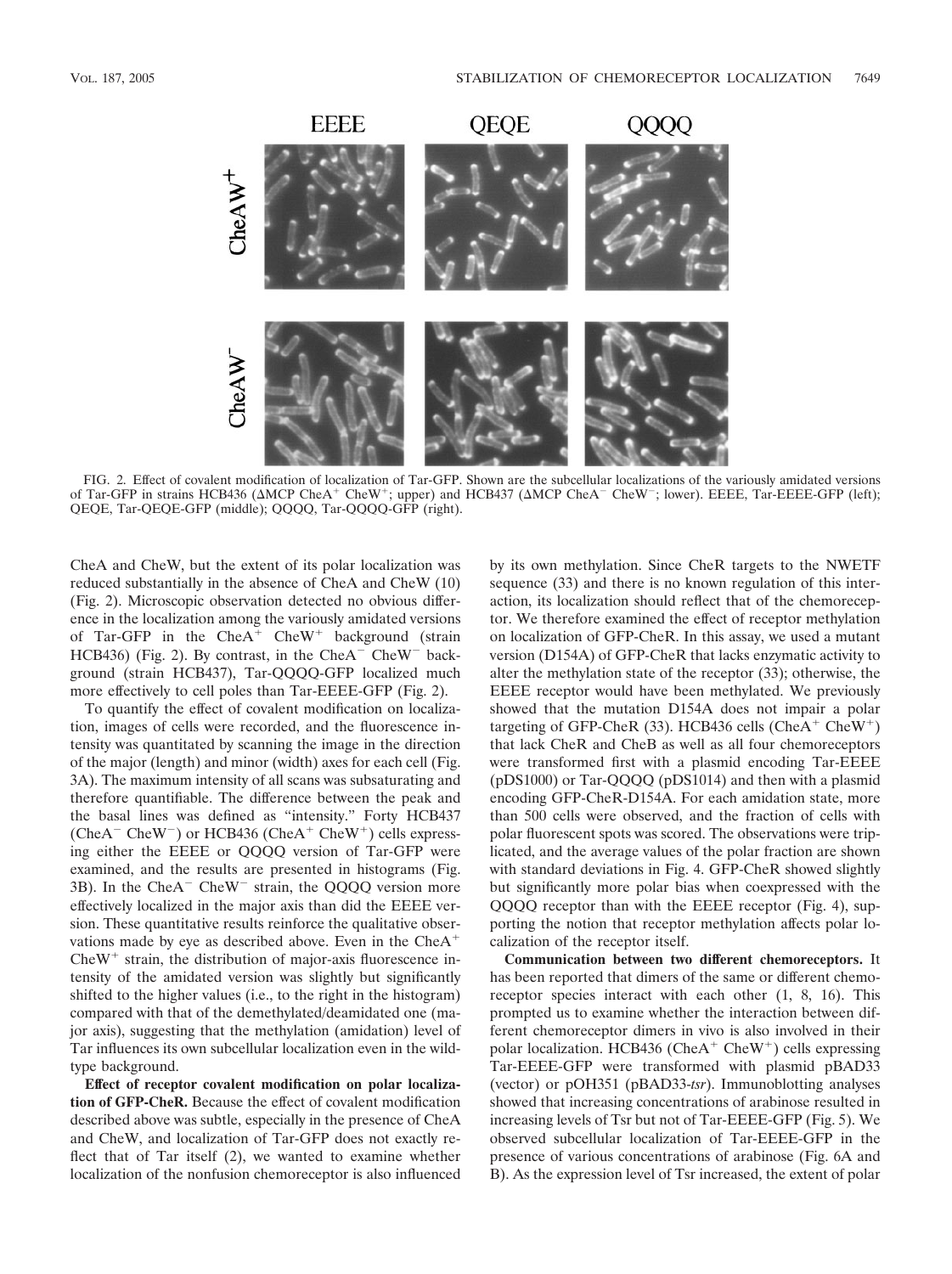

FIG. 3. Quantitative analysis of the effect of covalent modification on receptor localization. (A) Schematic illustration of the quantification procedure. Each cell was scanned for fluorescence intensity in its major and minor axes with the line scan mode of the image-analyzing software (MetaMorph version 5.0r4). The "fluorescence intensity" of a cell in one axis was defined as the difference between the highest and the lowest values (in arbitrary units) within the cell, as indicated in the diagram. (B) Histograms of fluorescence intensities of 40 HCB437 (MCP CheA CheW<sup>-</sup>; upper) or HCB436 ( $\triangle MCP$  CheA<sup>+</sup> CheW<sup>+</sup>; lower) cells expressing the EEEE (open bars) or QQQQ (filled bars) version of Tar-GFP in major (left) and minor (right) axes. Three independent experiments were carried out, and representative data are shown.

localization of Tar-EEEE-GFP appeared to increase. We carried out semiquantitative analysis of this effect (Fig. 6C). Observed cells were divided into three classes in terms of the localization of fluorescence: completely polar, polar and lateral, and nonpolar. With increasing levels of Tsr, the numbers of nonpolar and completely polar cells decreased and increased, respectively. In the presence of 200  $\mu$ M arabinose, the proportion of completely polar cells reached a maximum, whereas a higher concentration (2 mM) of arabinose decreased the number of completely polar cells and increased the number of polar and lateral cells (see the Discussion). Even in  $HCB437$  (CheA<sup>-</sup> CheW<sup>-</sup>) cells, increasing levels of Tsr promoted polar localization of Tar-EEEE-GFP (Fig. 6B). These results suggest that a chemoreceptor can recruit a different chemoreceptor species to a pole, presumably by coclustering.

# **DISCUSSION**

In this study, we found factors stabilizing the polar localization of the aspartate chemoreceptor (MCP) Tar using its GFP fusion derivative. It was previously shown that the polar localization of chemoreceptors does not require either CheR or CheB (22). However, this does not necessarily mean that covalent modification has no effect on receptor localization. Even in  $\Delta$ *cheR* and  $\Delta$ *cheB* strains, chemoreceptors were not fully deamidated and methylated, respectively (data not shown), and therefore these strains might contain chemoreceptors with various methylation/amidation states. Consequently, the difference in methylation levels between the two strains might not be very large. Moreover, when another amidated receptor (Tsr) is coexpressed, Tar-EEEE-GFP could be localized effectively to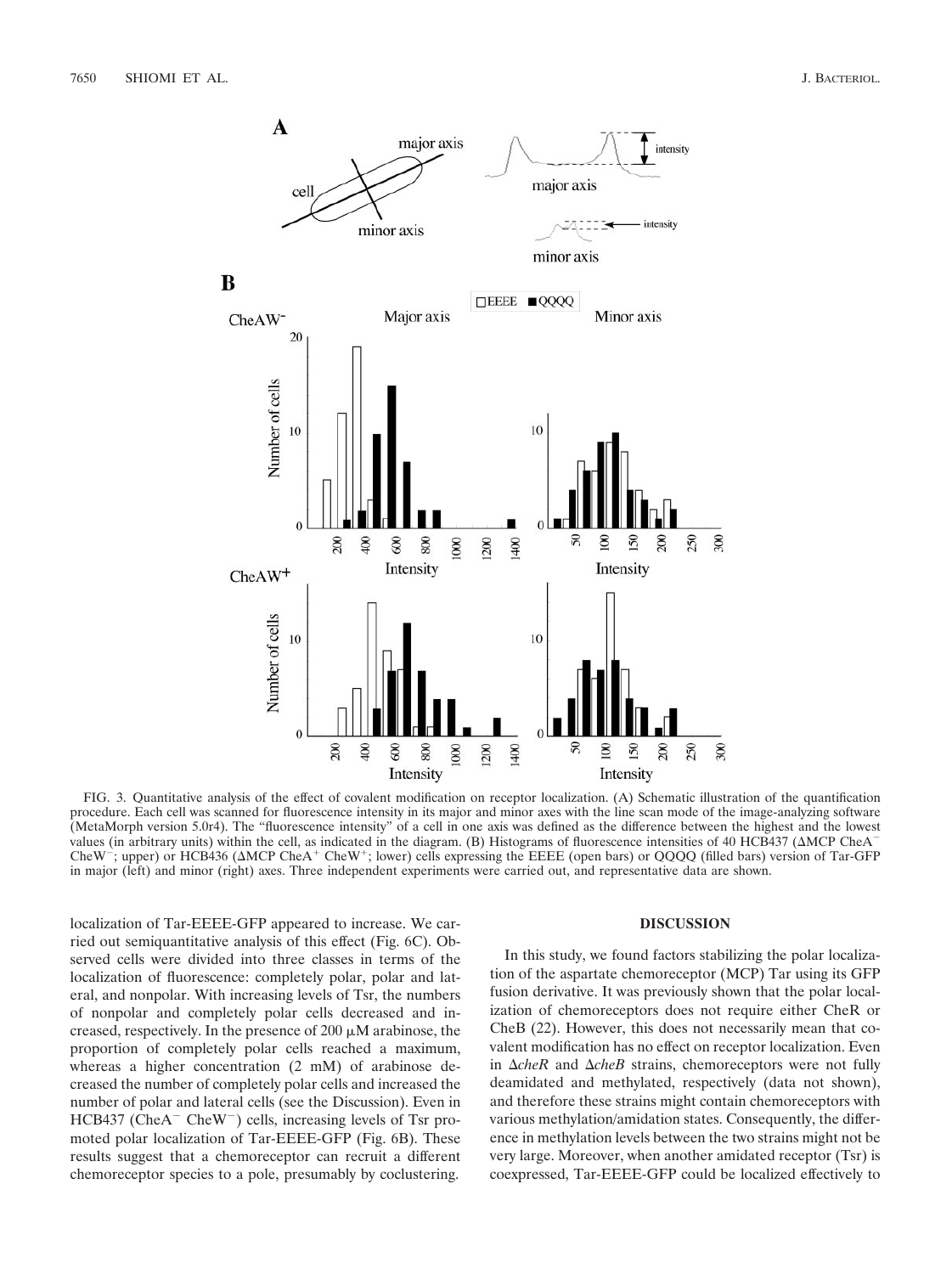

FIG. 4. Effect of receptor methylation on subcellular localization of GFP-CheR that lacks catalytic activity. The GFP-CheR fusion protein with a substitution (D154A) at the catalytic center of CheR was coexpressed with the EEEE and QQQQ forms of Tar in HCB436 (AMCP  $CheA<sup>+</sup> CheW<sup>+</sup>$ ) cells in the presence of 0.5 mM arabinose (for GFP-CheR) and 0.1  $\mu$ M sodium salicylate (for Tar). (A) Fluorescence images. (B) Fraction of cells with polar fluorescent spots. More than 500 cells were scored for each condition. The observations were triplicated, and the average values of the polar fraction are shown with standard deviations. Note that no polar spot was observed for HCB436 cells expressing GFP-CheR without any receptor (not shown, but see reference 33).

cell poles, as shown in Fig. 6. A more recent immunoelectron microscopic study by Lybarger et al. (25) showed that localization of low-abundance chemoreceptors, but not high-abundance ones, is facilitated by amidation. Their results are partially inconsistent with ours. We found that amidation slightly but significantly enhances localization of the GFP fusion to the high-abundance chemoreceptor (i.e., Tar). This does not seem to be an artifact, because the localization of GFP-CheR, which targets to the high-abundance chemoreceptors, was also enhanced by amidation of nonfusion Tar, presumably reflecting the change in the localization of Tar. In fact, Liberman et al. (20) also detected a slight decrease in localization of yellow fluorescent protein fusions to CheA and CheZ coexpressed with the EEEE version of Tar compared to those coexpressed with the QEQE version. We suspect that fluorescence microscopy could pick up more subtle changes in localization than immunoelectron microscopy because the effect of covalent modification on polar localization was subtle, especially in the  $CheA<sup>+</sup> CheW<sup>+</sup> strain. In the CheA<sup>-</sup> CheW<sup>-</sup> strain, the dif$ ference was greater, suggesting that CheA and CheW stabilize the polar cluster containing less-methylated forms of chemoreceptors. It should be noted that HCB437, which was used as a CheA<sup>-</sup> CheW<sup>-</sup> strain, is missing CheZ and CheY as well as the MCPs CheA, CheW, CheR, and CheB. We cannot rule out the possibility that CheZ and CheY affect the receptor localization in strain HCB436. However, it is unlikely, since the expression of CheA and CheW can readily reverse a decrease in the interdimer cross-linking of Tar in a stain lacking all of



FIG. 5. Coexpression of Tsr with Tar-EEEE-GFP. Expression levels of Tar-EEEE-GFP and Tsr in HCB436 ( $\triangle MCP$  CheA<sup>+</sup> CheW<sup>+</sup>) cells were detected with anti-Tsr, which cross-reacts with Tar. To induce the expression of Tsr, arabinose was added to cell culture at the indicated concentrations. The same cultures were used in microscopic observation (Fig. 6).

the Che proteins and MCPs, which reflects decreased polar localization of Tar (10). It should also be noted that fluorescence microscopy cannot unambiguously distinguish between polar localization and polar clustering.

An amidated cytoplasmic fragment of Tar effectively forms a complex with CheA and CheW in vitro, whereas the deamidation of the fragment results in dissociation of the complex (18, 19), suggesting that electrostatic repulsion between deamidated/demethylated methylation helices might cause the polar cluster to be unstable. However, receptor modification states do not affect in vivo cross-linking efficiencies at the trimer contact interface within the cytoplasmic domain (37). In contrast, our preliminary results suggest that cross-linking of Tar in the periplasmic domain is sensitive to its modification state (Hiroki Irieda, Motohiro Homma, and Ikuro Kawagishi, unpublished results). It is therefore reasonable to assume that covalent modification of a chemoreceptor may stabilize the interaction between trimers of its dimers and/or may alter dynamics of dimers within a trimer unit that has not been observed in cytoplasmic cross-linking assays.

It is still unclear how chemoreceptors localize to a cell pole. Tar-GFP, after induced, seems to appear first at lateral regions of the membrane and later localized at a pole (D. Shiomi, M. Yoshimoto, M. Homma, and I. Kawagishi, submitted for publication). Whatever the mechanism of migration, once Tar arrives at a cell pole, it has to be captured there, as proposed for SpoIVFB of *Bacillus subtilis* (30). This capture mechanism might involve, if not strictly require, receptor clustering, since a deletion of the cytoplasmic domain named HCD, which is required for the interactions with neighboring dimers (to form the "trimer of dimers" structure) and with CheA and CheW (to form the ternary complex), abolishes polar localization of Tar-GFP (D. Shiomi and I. Kawagishi, unpublished results). Receptor methylation and interdimer interactions may play a role in this step. The two Gln residues (positions 295 and 309) of Tar are posttranslationally deamidated by CheB to become methylatable Glu residues (12). Our finding that receptor amidation influences polar localization of the receptor-kinase complex might explain why some of the methylation sites are encoded as Gln rather than Glu. The nascent translational product of Tar (QEQE) is more apt to form a polar complex with CheA and CheW than the fully deamidated form (EEEE). If most of the CheB, CheA, and CheW molecules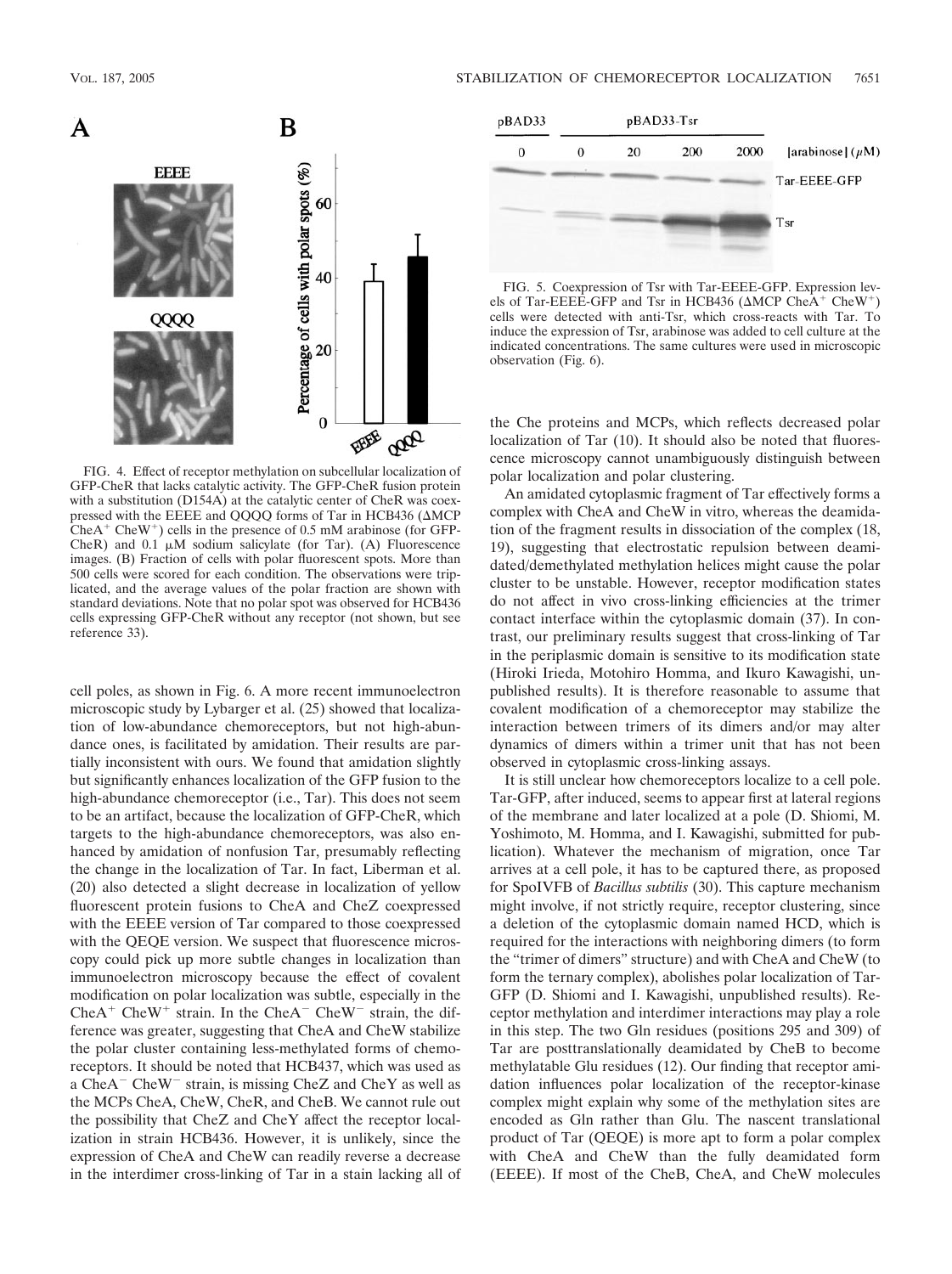

FIG. 6. Effect of Tsr on subcellular localization of Tar-EEEE-GFP. (A and B) Fluorescence micrographs of HCB436 ( $\triangle MCP$  CheA<sup>+</sup> CheW<sup>+</sup>; panel A) and HCB437 ( $\triangle MCP$  CheA<sup>-</sup> CheW<sup>-</sup>; panel B) cells expressing Tar-EEEE-GFP with various levels of Tsr. Arabinose was added at the indicated concentrations to induce the expression of Tsr. The same cultures were used in immunoblotting (Fig. 5). (C) Semiquantitative<br>characterization of the effect of Tsr on subcellular localization of Tar-EEEE-GFP in s were divided into three categories in terms of polar localization (completely polar, polar and lateral, and nonpolar). The bar graph shows the percentages of cells belonging to these categories (filled, shaded, and open bars, respectively), with the representative micrographs above it. Three independent experiments were carried out, and representative data are shown.

localize to the polar clusters, then chances are that a receptor will remain in the QEQE state, and therefore in a polarly targeted trimer of dimers, until it reaches the pole. Once incorporated into the polar receptor array, the deamidation of the methylation sites would not remove Tar from the cluster consisting of variously methylated/amidated forms of Tar and

other chemoreceptors as well as CheA and CheW, which stabilize the polar cluster.

The coexpression of Tsr enhanced localization of Tar-GFP to cell poles, suggesting that interaction among chemoreceptors contributes to polar localization. Consistent with this interpretation, several lines of evidence suggest directly or indi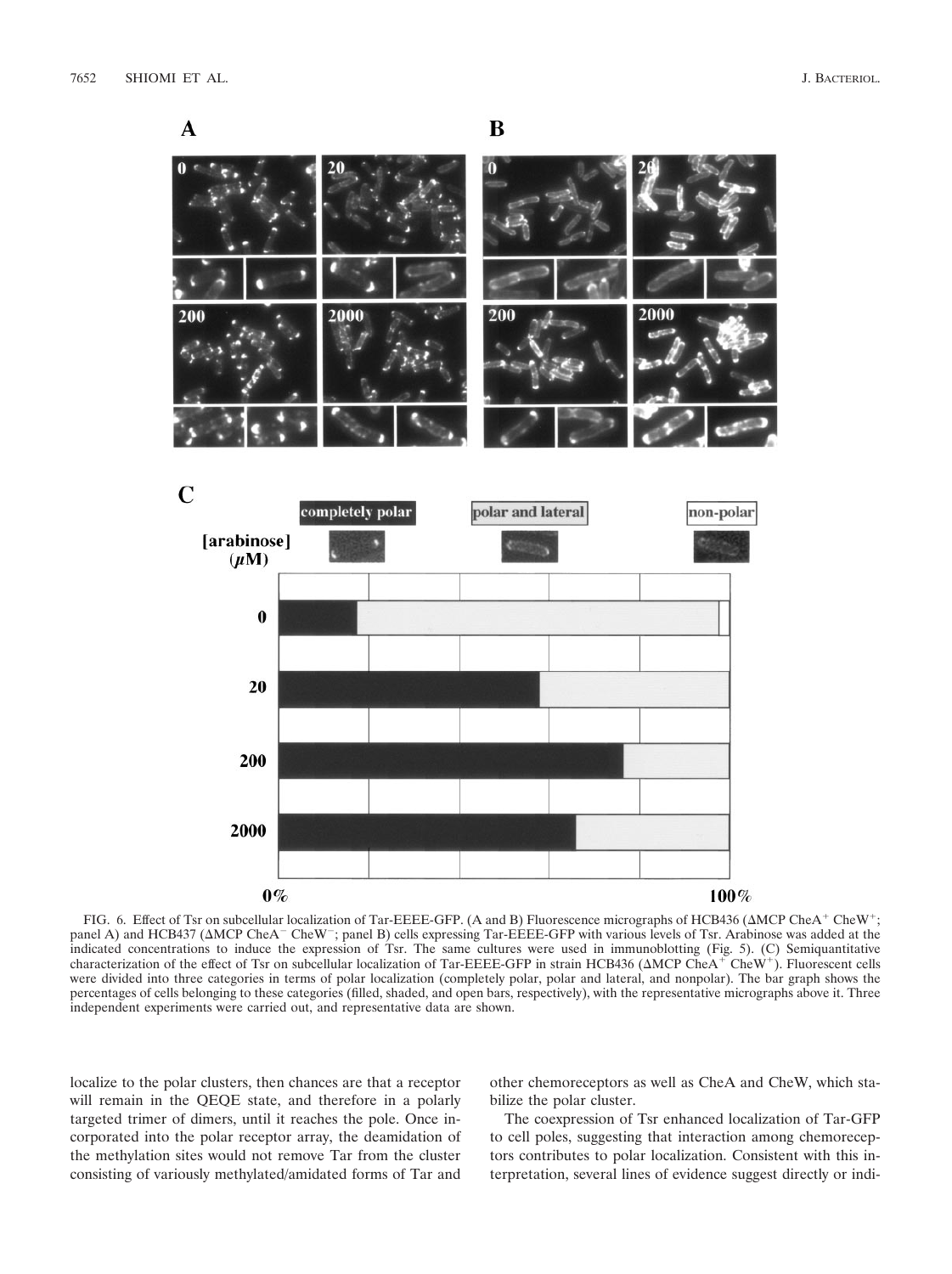rectly that different species of chemoreceptors can interact with each other and cluster together (1, 8, 13, 16, 32). A low-abundance receptor (Trg or Tap) is poorly methylated when expressed as a sole chemoreceptor, but its methylation is enhanced by the coexpression of a high-abundance receptor (Tsr or Tar) (7, 38, 42). It was shown that Trg or Tap, when expressed as a sole chemoreceptor, localizes to a cell pole but does not cluster (23). Gestwicki and Kiessling (8) and Lamanna et al. (16) showed that multivalent ligands, which bind to Trg, stabilized the receptor-kinase cluster, and treatment of cells with the multivalent ligands caused amplification of the response to serine. Indeed, localization of low-abundance receptors is more sensitive to the modification state than that of high-abundance receptors (25). In vivo cross-linking studies (1, 37; Irieda et al., unpublished) showed that different types of chemoreceptors interact with each other through their HCD. Such a polar cluster consisting of different chemoreceptors might be required for signal amplification and the stable polar localization of low-abundance and/or demethylated chemoreceptors. There is a possibility that the recruitment of Tar to cell poles by Tsr is not a Tsr-specific event. Rather, the effect might result from "displacement" from the lateral cytoplasmic membrane because of overexpression of any membrane protein. This possibility can be tested by examining whether the transmembrane osmosensor histidine kinase EnvZ, a GFP fusion of

which is distributed throughout the cytoplasmic membrane (D. Shiomi and I. Kawagishi, unpublished results), or other membrane proteins are able to promote polar localization of the Tar-EEEE protein. Although Tar-GFP localized to cell poles more effectively

with increasing expression levels of Tsr, the number of completely polar cells decreased significantly when Tsr was overexpressed in the presence of 2 mM arabinose. We also observed that Tar-GFP, when overproduced, localized not only to cell poles but also to lateral cytoplasmic membranes (data not shown). At least some of these lateral populations of chemoreceptors are thought to be associated with or localized in the vicinity of the Sec protein translocation complexes (D. Shiomi, M. Yoshimoto, M. Homma, and I. Kawagishi, submitted for publication). The amounts of CheA and CheW could be limiting, and/or there might be no space at cell poles for too many or too-large clusters. The in vivo molar ratio of receptor, CheA, and CheW in a polar cluster has not been determined precisely. It is possible that the ratio may vary under different physiological conditions, which might be related to a variation in cooperativity that has been demonstrated by recent FRET analyses (36).

In brief, the results obtained in this study provide snapshots of a dynamic process of protein-protein interactions in the chemotactic signaling system. Understanding this system in detail will require the development of probes that can monitor changes in localization during the time course of excitation and adaptation elicited by a chemotactic stimulus.

## **ACKNOWLEDGMENTS**

We thank Janine R. Maddock (University of Michigan) for furnishing invaluable data prior to publication and for helpful discussion, Tomohiko J. Ito and Toshiharu Yakushi (Nagoya University) for helpful discussion and encouragement, and Howard C. Berg (Harvard University) for critically reading the early version of the manuscript.

This work was supported in part by grants-in-aid for scientific research from the Japan Society for the Promotion of Science (to D.S. and I.K.).

## **REFERENCES**

- 1. **Ames, P., C. A. Studdert, R. H. Reiser, and J. S. Parkinson.** 2002. Collaborative signaling by mixed chemoreceptor teams in *Escherichia coli*. Proc. Natl. Acad. Sci. USA **99:**7060–7065.
- 2. **Banno, S., D. Shiomi, M. Homma, and I. Kawagishi.** 2004. Targeting of the chemotaxis methylesterase/deamidase CheB to the polar receptor-kinase cluster in an *Escherichia coli* cell. Mol. Microbiol. **53:**1051–1065.
- 3. **Borkovich, K. A., L. A. Alex, and M. I. Simon.** 1992. Attenuation of sensory receptor signaling by covalent modification. Proc. Natl. Acad. Sci. USA **89:**6756–6760.
- 4. **Bray, D., M. D. Levin, and C. J. Morton-Firth.** 1998. Receptor clustering as a cellular mechanism to control sensitivity. Nature **393:**85–88.
- 5. **Cantwell, B. J., R. R. Draheim, R. B. Weart, C. Nguyen, R. C. Stewart, and M. D. Manson.** 2003. CheZ phosphatase localizes to chemoreceptor patches via CheA-short. J. Bacteriol. **185:**2354–2361.
- 6. **Dunten, P., and D. E. Koshland, Jr.** 1991. Tuning the responsiveness of a sensory receptor via covalent modification. J. Biol. Chem. **266:**1491–1496.
- 7. **Feng, X., J. W. Baumgartner, and G. L. Hazelbauer.** 1997. High- and lowabundance chemoreceptors in *Escherichia coli*: differential activities associated with closely related cytoplasmic domains. J. Bacteriol. **179:**6714–6720.
- 8. **Gestwicki, J. E., and L. L. Kiessling.** 2002. Inter-receptor communication through arrays of bacterial chemoreceptors. Nature **415:**81–84.
- 9. **Guzman, L. M., D. Belin, M. J. Carson, and J. Beckwith.** 1995. Tight regulation, modulation, and high-level expression by vectors containing the arabinose pBAD promoter. J. Bacteriol. **177:**4121–4130.
- 10. **Homma, M., D. Shiomi, M. Homma, and I. Kawagishi.** 2004. Attractant binding alters arrangement of chemoreceptor dimers within its cluster at a cell pole. Proc. Natl. Acad. Sci. USA **101:**3462–3467.
- 11. **Iwama, T., M. Homma, and I. Kawagishi.** 1997. Uncoupling of ligandbinding affinity of the bacterial serine chemoreceptor from methylation- and temperature-modulated signaling states. J. Biol. Chem. **272:**13810–13815.
- 12. **Kehry, M. R., M. W. Bond, M. W. Hunkapiller, and F. W. Dahlquist.** 1983. Enzymatic deamidation of methyl-accepting chemotaxis proteins in *Escherichia coli* catalyzed by the *cheB* gene product. Proc. Natl. Acad. Sci. USA **80:**3599–3603.
- 13. **Kim, K. K., H. Yokota, and S.-H. Kim.** 1999. Four-helical-bundle structure of the cytoplasmic domain of a serine chemotaxis receptor. Nature **400:**787– 792.
- 14. **Kim, S.-H., W. Wang, and K. K. Kim.** 2002. Dynamic and clustering model of bacterial chemotaxis receptors: structural basis for signaling and high sensitivity. Proc. Natl. Acad. Sci. USA **99:**11611–11615.
- 15. **Kondoh, H., C. B. Ball, and J. Adler.** 1979. Identification of a methylaccepting chemotaxis protein for the ribose and galactose chemoreceptors of *Escherichia coli*. Proc. Natl. Acad. Sci. USA **76:**260–264.
- 16. **Lamanna, A. C., J. E. Gestwicki, L. E. Strong, S. L. Borchardt, R. M. Owen, and L. L. Kiessling.** 2002. Conserved amplification of chemotactic responses through chemoreceptor interactions. J. Bacteriol. **184:**4981–4987.
- 17. **Le Moual, H., and D. E. Koshland, Jr.** 1996. Molecular evolution of the C-terminal cytoplasmic domain of a superfamily of bacterial receptors involved in taxis. J. Mol. Biol. **261:**568–585.
- 18. **Levit, M. N., Y. Liu, and J. B. Stock.** 1999. Mechanism of CheA protein kinase activation in receptor signaling complexes. Biochemistry **38:**6651– 6658.
- 19. **Li, G., and R. M. Weis.** 2000. Covalent modification regulates ligand binding to receptor complexes in the chemosensory system of *Escherichia coli*. Cell **100:**357–365.
- 20. **Liberman, L., H. C. Berg, and V. Sourjik.** 2004. Effect of chemoreceptor modification on assembly and activity of the receptor-kinase complex in *Escherichia coli*. J. Bacteriol. **186:**6643–6646.
- 21. **Liu, Y., M. Levit, R. Lurz, M. G. Surette, and J. B. Stock.** 1997. Receptormediated protein kinase activation and the mechanism of transmembrane signaling in bacterial chemotaxis. EMBO J. **16:**7231–7240.
- 22. **Lybarger, S. R., and J. R. Maddock.** 1999. Clustering of the chemoreceptor complex in *Escherichia coli* is independent of the methyltransferase CheR and the methylesterase CheB. J. Bacteriol. **181:**5527–5529.
- 23. **Lybarger, S. R., and J. R. Maddock.** 2000. Differences in the polar clustering of the high- and low-abundance chemoreceptors of *Escherichia coli*. Proc. Natl. Acad. Sci. USA **97:**8057–8062.
- 24. **Lybarger, S. R., and J. R. Maddock.** 2001. Polarity in action: asymmetric protein localization in bacteria. J. Bacteriol. **183:**3261–3267.
- 25. **Lybarger, S. R., U. Nair, A. A. Lilly, G. L. Hazelbauer, and J. R. Maddock.** 2005. Clustering requires modified methyl-accepting sites in low-abundance but not high-abundance chemoreceptors of Escherichia coli. Mol. Microbiol. **56:**1078–1086.
- 26. **Maddock, J. R., and L. Shapiro.** 1993. Polar location of the chemoreceptor complex in the *Escherichia coli* cell. Science **259:**1717–1723.
- 27. **Milligan, D. L., and D. E. Koshland, Jr.** 1988. Site-directed cross-linking: